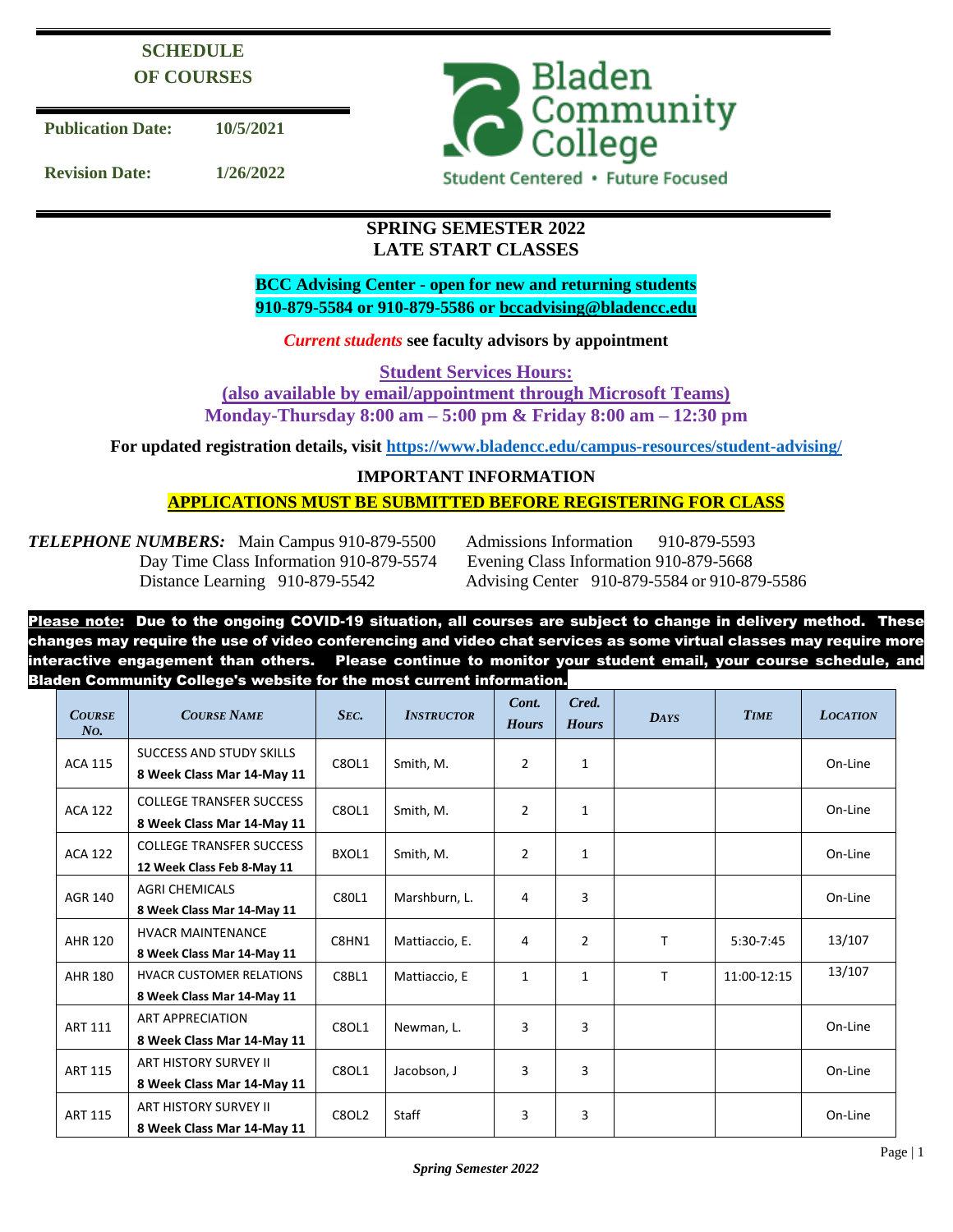| <b>COURSE</b><br>$N0$ . | <b>COURSE NAME</b>                                                  | SEC.              | <b>INSTRUCTOR</b> | Cont.<br><b>Hours</b> | Cred.<br><b>Hours</b> | <b>DAYS</b> | <b>TIME</b>                 | <b>LOCATION</b>   |
|-------------------------|---------------------------------------------------------------------|-------------------|-------------------|-----------------------|-----------------------|-------------|-----------------------------|-------------------|
| <b>BIO 111</b>          | <b>GENERAL BIOLOGY I</b><br>12 Week Class Feb 8-May 11              | BXHY1             | Locklear, B.      | 6                     | 4                     | TH (lab)    | 11:00-1:50                  | 14/122            |
| <b>CAR</b><br>111BB     | <b>CARPENTRY I</b><br>March 2-June 2                                | V1WA              | Moore, J.         | 9                     | 8                     | $M-F$       | $8:20 - 8:50$<br>8:51-10:45 | 11/104            |
| CAR<br>112BB            | <b>CARPENTRY II</b><br>March 12-June 2                              | V <sub>2</sub> WA | Moore, J.         | 9                     | 8                     | $M-F$       | 12:00-12:50<br>12:51-2:30   | 11/104            |
| <b>CIS 110</b>          | <b>INTRO TO COMPUTERS</b><br>8 Week Class Mar 14-May 11             | C8HY1             | Graham, P.        | 4                     | 3                     | <b>MWF</b>  | 11:00-11:50                 | 6/118             |
| <b>CIS 110</b>          | <b>INTRO TO COMPUTERS</b><br>8 Week Class Mar 14-May 11             | C8OL1             | Graham, P.        | 4                     | 3                     |             |                             | On-Line           |
| <b>CIS 110</b>          | <b>INTRO TO COMPUTERS</b><br>8 Week Class Mar 14-May 11             | <b>C8OL2</b>      | Graham, P.        | 4                     | 3                     |             |                             | On-Line           |
| CJC 151                 | <b>LOSS PREVENTION</b><br>8 Week Class Mar 14-May 11                | <b>C8OL1</b>      | Trogdon, J.       | 3                     | 3                     |             |                             | On-Line           |
| <b>CJC 225</b>          | <b>CRISIS INTERVENTION</b><br>8 Week Class Mar 14-May 11            | C8OL1             | Trogdon, J.       | 3                     | $\overline{3}$        |             |                             | On-Line           |
| <b>COM 231</b>          | PUBLIC SPEAKING<br>8 Week Class Mar 14-May 11                       | C8OL1             | Singletary, M.    | 3                     | 3                     |             |                             | On-Line           |
| <b>EDU 153</b>          | HEALTH, SAFETY & NUT<br>8 Week Class Mar 14-May 11                  | C8OL1             | Johnson, J        | $\overline{3}$        | 3                     |             |                             | On-Line           |
| <b>EDU 250</b>          | <b>TEACHER LICENSURE PREP</b><br>8 Week Class Mar 14-May 11         | C8OL1             | McAnulty, P       | 3                     | 3                     |             |                             | On-Line           |
| <b>EDU 262</b>          | EC ADMIN II<br>8 Week Class Mar 14-May 11                           | C8OL1             | Johnson, J        | 3                     | 3                     |             |                             | On-Line           |
| <b>ELC 117</b>          | <b>MOTOR AND CONTROLS</b><br>March 14-June 2                        | V1WA              | Lennon, G.        | 8                     | 4                     | $M-F$       | 8:20-8:40<br>8:41-10:45     | 15/105<br>15/119B |
| <b>ELC 228</b>          | PLC APPLICATIONS<br>March 1-May 11 (M-TH)<br>May 12-June 3 (M-F)    | V <sub>2</sub> WA | Lennon, G.        | 8                     | 4                     | $M-F$       | 12:00-12:20<br>12:21-2:30   | 15/105<br>15/118  |
| <b>EMS 285</b>          | <b>EMS CAPSTONE</b><br>8 Week Class Mar 14 - May 11                 | C8TR1             | Green/Hunt        | 4                     | $\overline{2}$        | MW          | 8:30-12:30                  | 14/134            |
| <b>ENG 111</b>          | <b>WRITING &amp; INQUIRY</b><br>12 Week Class Feb 8 - May 11        | BXBL1             | Davis, T.         | 3                     | 3                     | MW          | 9:35-10:50                  | 1/102             |
| <b>ENG 111</b>          | <b>WRITING &amp; INQUIRY</b><br>12 Week Class Feb 8 - May 11        | BXOL1             | Davis, T.         | 3                     | 3                     |             |                             | On-Line           |
| <b>HUM 115</b>          | <b>CRITICAL THINKING</b><br>8 Week Class Mar 14-May 11              | C8OL1             | Carroll, C.       | 3                     | 3                     |             |                             | On-Line           |
| <b>MAT 071</b>          | PRECALCULUS ALGEBRA<br><b>SUPPORT</b><br>8 Week Class Mar 14-May 11 | C8BL1             | Pope, S.          | 4                     | $\overline{2}$        | <b>MWF</b>  | 11:00-12:15                 | 8/101             |
| <b>MAT 071</b>          | PRECALCULUS ALGEBRA<br><b>SUPPORT</b><br>8 Week Class Mar 14-May 11 | C80L1             | Staff             | 4                     | $\overline{2}$        |             |                             | On-Line           |
| <b>MAT 143</b>          | <b>QUANTITATIVE LITERACY</b><br>8 Week Class Mar 14-May 11          | C8BL1             | Herring, R        | 4                     | 3                     | <b>MWF</b>  | 11:00-12:15                 | 1/112             |
| <b>MAT 143</b>          | <b>QUANTITATIVE LITERACY</b><br>8 Week Class Mar 14-May 11          | C8OL1             | Herring, R.       | 4                     | 3                     |             |                             | On-Line           |
| <b>MAT 143</b>          | <b>QUANTITATIVE LITERACY</b><br>8 Week Class Mar 14-May 11          | C8OL2             | Shouery, M        | 4                     | 3                     |             |                             | On-Line           |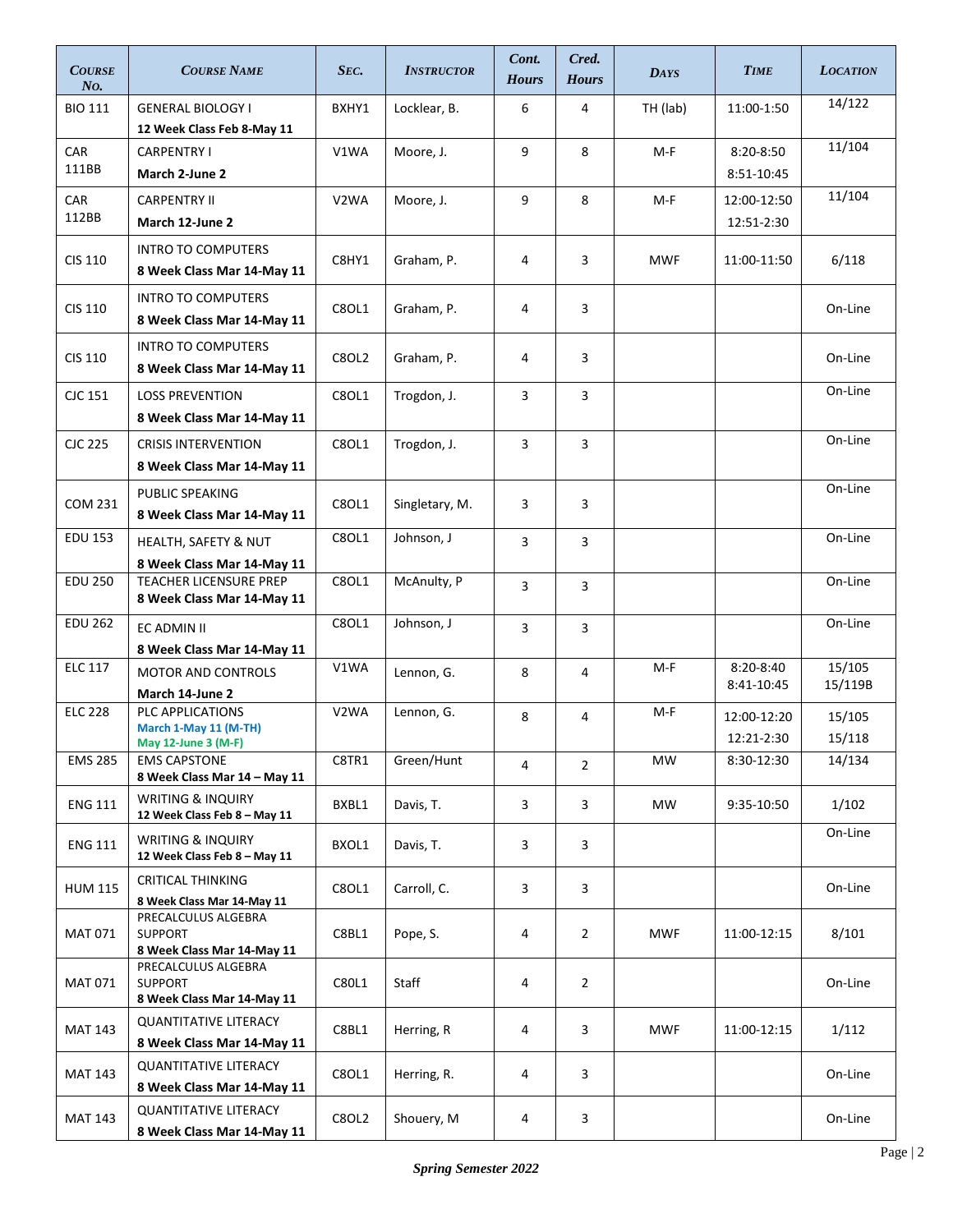| <b>MAT 171</b>          | PRECALCULUS ALGEBRA<br>8 Week Class Mar 14-May 11                                 | C8OL1        | Herring, R.              | 5                     | 4                     |             |                             | On-Line            |
|-------------------------|-----------------------------------------------------------------------------------|--------------|--------------------------|-----------------------|-----------------------|-------------|-----------------------------|--------------------|
| <b>COURSE</b><br>$N0$ . | <b>COURSE NAME</b>                                                                | SEC.         | <b>INSTRUCTOR</b>        | Cont.<br><b>Hours</b> | Cred.<br><b>Hours</b> | <b>DAYS</b> | <b>TIME</b>                 | <b>LOCATION</b>    |
| <b>MUS 110</b>          | MUSIC APPRECIATION<br>4 Week Class Apr 13-May 11                                  | D40L1        | Tyndall, M.              | 3                     | 3                     |             |                             | On-Line            |
| <b>MUS 112</b>          | INTRODUCTION TO JAZZ<br>8 Week Class Mar 14-May 11                                | C8OL1        | Dowless, D.              | 3                     | 3                     |             |                             | On-Line            |
| <b>NUR 114</b>          | HOLISTIC HEALTH CONCEPTS<br>8 Week Class Mar 14 - May 11                          | C8TR1        | High, H<br>Tatum-Merritt | 9                     | 5                     | м<br>WF     | $6:45 - 6:45$<br>8:30-11:30 | Clinical<br>20/108 |
| OST 142                 | MED OFFICE TERMS II<br>8 Week Class Mar 14-May 11                                 | C8OL1        | Long, S.                 | 3                     | 3                     |             |                             | On-Line            |
| OST 142                 | MED OFFICE TERMS II<br>8 Week Class Mar 14-May 11                                 | <b>C8OL2</b> | Quine, M.                | 3                     | 3                     |             |                             | On-Line            |
| OST 281                 | EMER ISSUES IN MED OFC<br>8 Week Class Mar 14-May 11                              | C8HY1        | Long, S.                 | 3                     | 3                     | <b>TH</b>   | 11:00-12:15                 | 6/117              |
| OST 289                 | ADMIN. OFFICE MGT.<br>8 Week Class Mar 14-May 11                                  | C8OL1        | Coe, S.                  | 4                     | 3                     |             |                             | On-Line            |
| <b>PED 110</b>          | FIT AND WELL FOR LIFE<br>4 Week-class Apr 13-May 11                               | D40L1        | Evers, P.                | 3                     | 2                     |             |                             | On-Line            |
| <b>PLU 111</b>          | <b>INTRO TO BASIC PLUMBING</b><br>January 27-March 1                              | V1WA         | Moore, J.                | 4                     | $\overline{2}$        | $M-F$       | 8:20-8:30<br>8:31-10:45     | 11/104             |
| <b>PSY 150</b>          | <b>GENERAL PSYCHOLOGY</b><br>8 Week Class Mar 14-May 11                           | C8OL1        | Smith, M.                | $\overline{3}$        | 3                     |             |                             | On-Line            |
| <b>PSY 150</b>          | <b>GENERAL PSYCHOLOGY</b><br>12 Week Class Feb 8 - May 11                         | BXOL1        | Smith, M.                | 3                     | 3                     |             |                             | On-Line            |
| <b>PSY 241</b>          | DEVELOPMENTAL<br><b>PSYCHOLOGY</b>                                                | BXOL1        | Smith, M.                | 3                     | 3                     |             |                             | On-Line            |
| <b>PSY 241</b>          | 12 Week Class Feb 8-May 11<br>DEVELOPMENTAL<br>PSYCHOLOGY                         | C8OL1        | Smith, M.                | 3                     | 3                     |             |                             | On-Line            |
|                         | 8 Week Class Mar 14-May 11                                                        |              |                          |                       |                       |             |                             |                    |
| <b>PSY 281</b>          | ABNORMAL PSYCHOLOGY                                                               | C8OL1        | Smith. M.                | $\mathbf{3}$          | 3                     |             |                             | On-Line            |
|                         | 8 Week Class Mar 14-May 11                                                        |              |                          |                       |                       |             |                             |                    |
| SOC 210                 | INTRO. TO SOCIOLOGY                                                               | BXOL1        | Watson, J.               | 3                     | $\overline{3}$        |             |                             | On-Line            |
|                         | 12 Week Class Feb 8-May 11                                                        |              |                          |                       |                       |             |                             |                    |
| SOC 225                 | SOCIAL DIVERSITY                                                                  | C8OL1        | Watson, J.               | $\mathbf{3}$          | 3                     |             |                             | On-Line            |
| SST 140                 | 8 Week Class Mar 14-May 11<br><b>GREEN BLDG, &amp; DESIGN</b><br><b>CONCEPTS</b>  | V2WA         | Moore, J.                | $\mathbf{3}$          | 3                     | M-F         | 12:00-2:30                  | 11/104             |
|                         | February 18- March 11                                                             |              |                          |                       |                       |             |                             |                    |
| <b>WLD 262</b>          | <b>INSPECTION AND TESTING</b><br>April 4 - May 11 (M-Th)<br>May 12 - June 3 (M-F) | V2WA         | Lucas, R.                | 4                     | 3                     | M-F         | 12:20-12:50<br>12:51-2:30   | 12/104<br>12/104   |

Please note: Due to the ongoing COVID-19 situation, all courses are subject to change in delivery method. These changes may require the use of video conferencing and video chat services as some virtual classes may require more interactive engagement than others. Please continue to monitor your student email, your course schedule, and Bladen Community College's website for the most current information.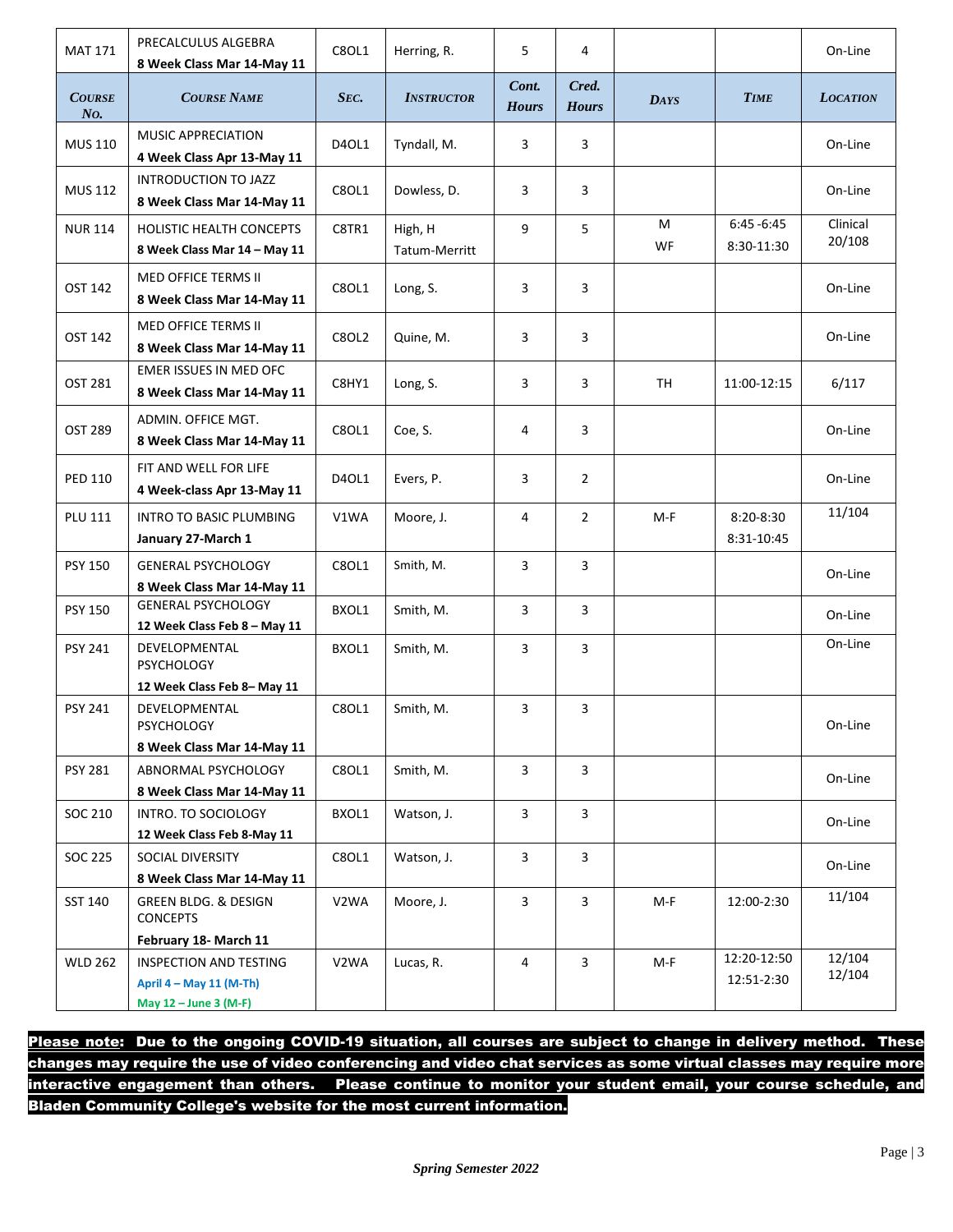#### *OTHER PROGRAMS AVAILABLE AT BCC*

Bladen Community College and Fayetteville Technical Community College have joined forces to enable BCC students to complete degrees in several programs. BCC students may dually enroll at both BCC and FTCC to complete certificates, diplomas, and degrees in:

> Accounting Hospitality Management Physical Therapist Assistant

Students interested in the Accounting, Hospitality Management or Physical Therapist Assistant programs should contact Crystal Dowd at 910.879.5620 o[r cdowd@bladencc.edu.](mailto:cdowd@bladencc.edu)

<http://www.bladencc.edu/campus-resources/bookstore/>